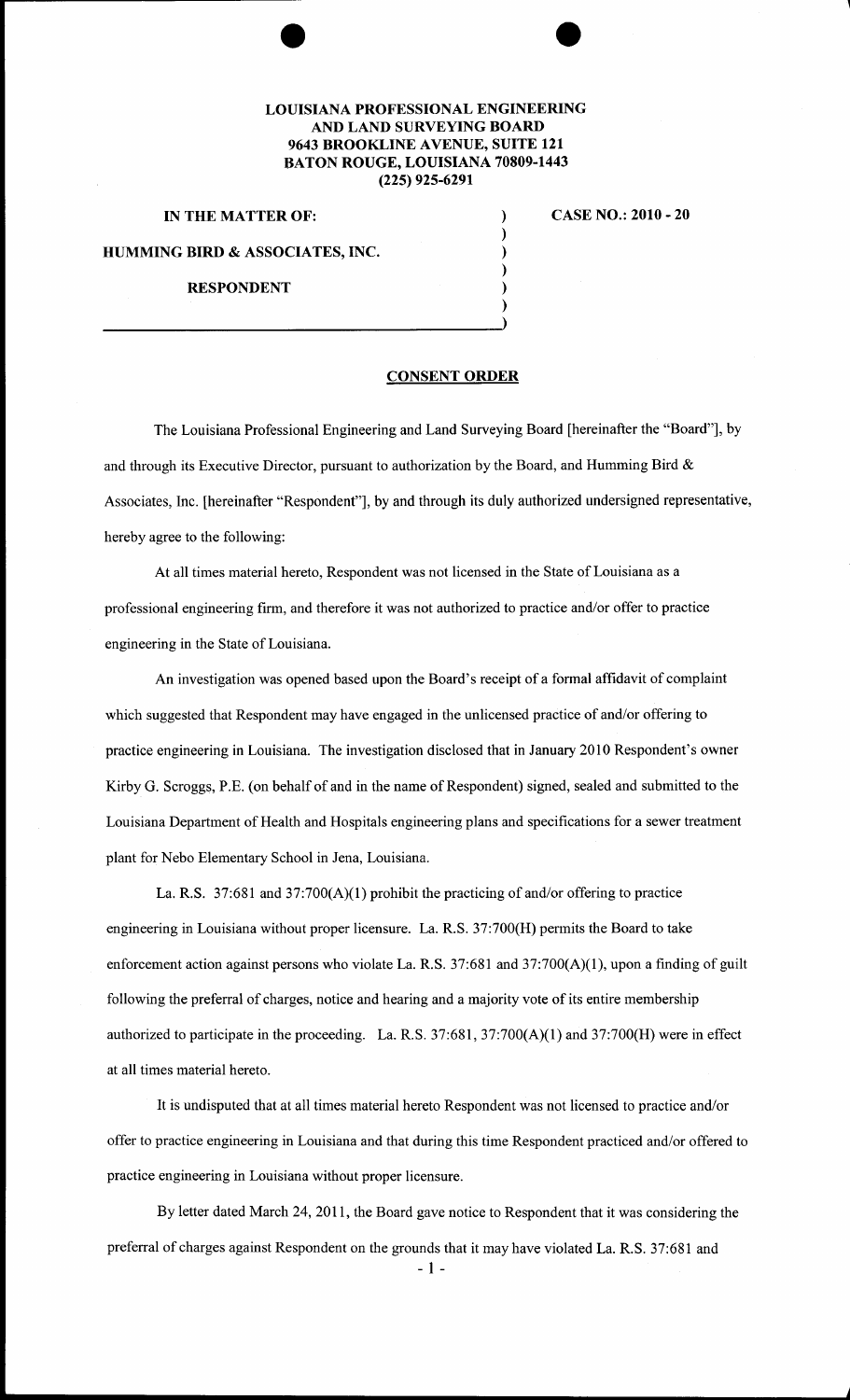37:700(A)(1), relative to practicing and/or offering to practice engineering in Louisiana without proper licensure.

Wishing to dispense with the need for further enforcement action and to conclude the instant proceeding without further delay and expense, for the purpose of this proceeding only, Respondent and the Board do hereby enter into this Consent Order, in which Respondent of its own free will consents to the issuance of a Consent Order by the Board, wherein Respondent agrees to (a) pay a fine of one thousand  $(1,000)$  dollars, (b) pay administrative costs of four hundred thirty five and 37/100 (\$435.37) dollars, (c) immediately cease and desist the practicing and/or offering to practice engineering in Louisiana until such time as it is duly licensed by the Board, and (d) the publication of this Consent Order on the Board's website and a summary of this matter in the Board's official journal, the Louisiana Engineer and Surveyor Journal, and the reporting of this matter to the National Council of Examiners for Engineering and Surveying (NCEES), identifying Respondent by name.

Respondent admits to violations of the referenced laws and/or rules regarding the practicing of and/or offering to practice engineering in Louisiana without proper licensure. Respondent acknowledges awareness of said laws and/or rules and states that it will comply with all applicable laws and rules henceforth. Respondent has been advised of its right to be represented by counsel before the Board and/or to appear at any hearing personally or by counsel and present witnesses and evidence in its own behalf, and it hereby waives this right and its right to appeal; and it states affirmatively that it has been afforded all administrative remedies due it under the law.

Therefore, in consideration of the foregoing and by its signing this Consent Order, Respondent does hereby waive its right to a hearing before the Board, to the presenting of evidence and witnesses in its behalf, to Findings of Fact and Conclusions of Law in this case, and to judicial review of this Consent Order.

Respondent hereby represents (a) that it fully understands the meaning and intent of this Consent Order, including but not limited to its final and binding effect, (b) that it has voluntarily entered into this Consent Order and that no other promise or agreement of any kind has been made to or with it by any person whatsoever to cause the execution of this instrument and (c) that the sanctions set forth in this Consent Order do not prevent the Board from taking further disciplinary or enforcement actions against Respondent on matters not specifically addressed in this Consent Order.

WHEREFORE, the Louisiana Professional Engineering and Land Surveying Board and Respondent agree that:

1. Respondent shall pay a fine of one thousand (\$1 ,000) dollars, which shall be tendered to the Board by certified check payable to the Board, due upon the signing of this Consent Order; and

 $-2-$